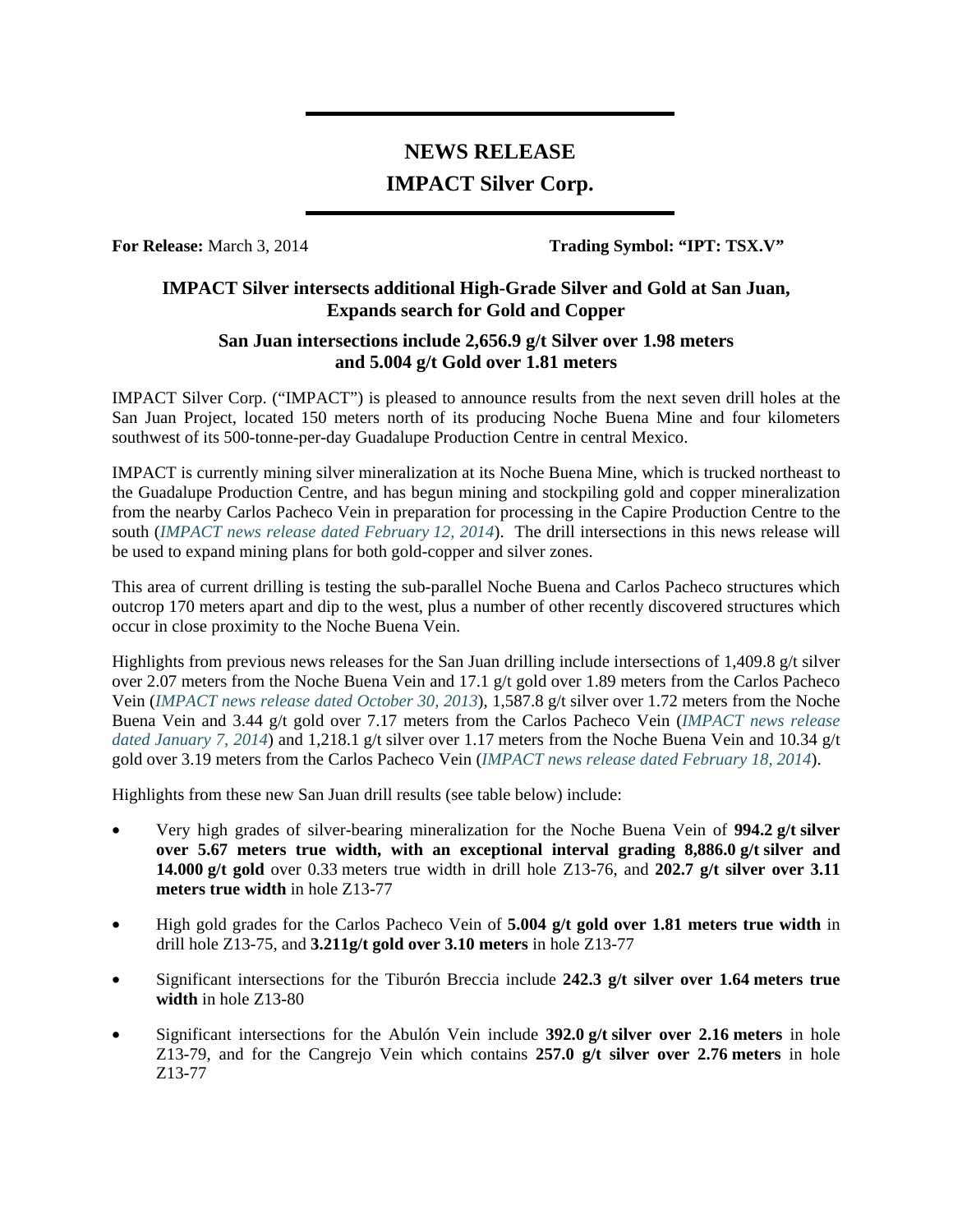| <b>HOLE</b>       | <b>DRILL</b>           | <b>VEIN</b>          | <b>FROM</b>   | TO            | <b>INTERVAL</b> | <b>TRUE</b><br>WIDTH | <b>SILVER</b> | <b>GOLD</b>    | <b>LEAD</b>  | <b>ZINC</b>  | <b>COPPER</b> |
|-------------------|------------------------|----------------------|---------------|---------------|-----------------|----------------------|---------------|----------------|--------------|--------------|---------------|
| <b>NUMBER</b>     | <b>SECTION</b>         | <b>NAME</b>          | meters        | meters        | meters          | meters               | g/t           | g/t            | %            | %            | %             |
| Z13-75            | L15+50N                | Nochebuena<br>Arriba | 17.17         | 20.60         | 3.43            | 2.81                 | 40.3          | 1.285          | 0.27         | 0.49         | 0.01          |
| and               | L15+50N                | Nochebuena           | 48.57         | 50.77         | 2.20            | 2.12                 | 67.3          | 0.046          | 0.49         | 0.89         | 0.03          |
| which<br>includes | L15+50N                | Nochebuena           | 50.20         | 50.77         | 0.57            | 0.55                 | 144.2         | 0.086          | 1.45         | 2.93         | 0.08          |
| and               | L15+50N                | Carlos<br>Pacheco    | 208.00        | 212.05        | 4.05            | 3.81                 | 11.1          | 3.692          | 0.11         | 0.42         | 0.20          |
| which<br>includes | L15+50N                | Carlos<br>Pacheco    | 209.80        | 211.73        | 1.93            | 1.81                 | 11.9          | 5.004          | 0.03         | 0.06         | 0.29          |
|                   |                        |                      |               |               |                 |                      |               |                |              |              |               |
| Z13-76            | L15+50N                | Nochebuena<br>Arriba | 18.56         | 22.70         | 4.14            | 3.39                 | 61.3          | 0.097          | 0.32         | 0.82         | 0.01          |
| and               | L15+50N                | Nochebuena           | 52.00         | 57.87         | 5.87            | 5.67                 | 994.2         | 1.102          | 0.27         | 0.28         | 0.02          |
| which<br>includes | L15+50N                | Nochebuena           | 53.00         | 55.05         | 2.05            | 1.98                 | 2656.9        | 2.978          | 0.26         | 0.41         | 0.05          |
| and<br>includes   | L15+50N                | Nochebuena           | 53.71         | 54.05         | 0.34            | 0.33                 | 8,660.0       | 14.000         | 1.04         | 1.63         | 0.15          |
|                   |                        |                      |               |               |                 |                      |               |                |              |              |               |
| Z13-77            | L15+50N                | Cangrejo             | 3.05          | 9.15          | 6.10            | 5.52                 | 152.2         | 0.110          | 0.02         | 0.06         | 0.01          |
| which<br>includes | L15+50N                | Cangrejo             | 3.06          | 6.10          | 3.05            | 2.76                 | 257.0         | 0.140          | 0.01         | 0.05         | 0.01          |
| and               | L15+50N                | Nochebuena           | 62.08         | 65.30         | 3.22            | 3.11                 | 202.7         | 0.172          | 0.12         | 0.22         | 0.01          |
| and               | L15+50N                | Carlos<br>Pacheco    | 267.54        | 271.45        | 3.91            | 3.67                 | 19.4          | 2.561          | 0.01         | 0.27         | 0.03          |
| which<br>includes | L15+50N                | Carlos<br>Pacheco    | 268.35        | 271.45        | 3.10            | 2.91                 | 23.9          | 3.211          | 0.01         | 0.21         | 0.04          |
|                   |                        |                      |               |               |                 |                      |               |                |              |              |               |
| Z13-79            | $L17+25N$              | Abulón               | 21.35         | 33.55         | 12.20           | 8.63                 | 143.7         | 0.026          | 0.08         | 0.09         | 0.00          |
| which<br>includes | L17+25N                | Abulón               | 27.45         | 30.50         | 3.05            | 2.16                 | 392.0         | 0.040          | 0.11         | 0.05         | 0.00          |
| and               | $L17+25N$              | Manatí               | 54.00         | 58.20         | 4.20            | 3.44                 | 11.0          | 0.220          | 0.47         | 1.21         | 0.00          |
| and               | $L17+25N$              | Nochebuena           | 60.30         | 62.90         | 2.60            | 2.56                 | 65.5          | 0.892          | 0.05         | 0.46         | 0.08          |
| which<br>includes | $L17+25N$              | Nochebuena           | 60.30         | 62.35         | 2.05            | 2.02                 | 77.0          | 1.035          | 0.06         | 0.18         | 0.07          |
|                   |                        |                      |               |               |                 |                      |               |                |              |              |               |
| Z13-80<br>and     | $L17+25N$<br>$L17+25N$ | Angel<br>Delfín      | 3.05<br>18.30 | 6.10<br>30.50 | 3.05<br>12.20   | 2.16<br>8.16         | 77.8<br>80.3  | 0.040<br>0.030 | 0.16<br>0.19 | 0.37<br>0.13 | 0.01<br>0.01  |
| which<br>includes | $L17+25N$              | Delfín               | 21.35         | 24.40         | 3.05            | 2.04                 | 135.8         | 0.025          | 0.14         | 0.09         | 0.01          |
| and               | $L17+25N$              | Tiburón              | 47.10         | 48.80         | 1.70            | 1.64                 | 242.3         | 0.412          | 0.37         | 0.92         | 0.02          |
| and               | $L17+25N$              | Nochebuena           | 66.30         | 67.10         | 1.50            | 1.49                 | 34.3          | 0.329          | 0.53         | 1.66         | 0.07          |
|                   |                        |                      |               |               |                 |                      |               |                |              |              |               |
| Z13-81            | L17+50N                | Delfín               | 12.20         | 18.30         | 6.10            | 5.66                 | 59.5          | 0.253          | 0.43         | 0.09         | 0.02          |
| and               | L17+50N                | Delfín Abajo         | 29.90         | 32.00         | 2.10            | 1.92                 | 68.2          | 0.081          | 0.40         | 0.44         | 0.02          |
| and               | L17+50N                | Nochebuena           | 58.85         | 59.80         | 0.95            | 0.94                 | 33.7          | 1.000          | 0.04         | 0.09         | 0.03          |
| and               | L17+50N                | Vein Inf. 1          | 310.20        | 310.70        | 0.50            | 0.32                 | 19.2          | 0.010          | 1.37         | 4.57         | 0.02          |

#### **SAN JUAN SIGNIFICANT INTERSECTIONS - FOURTH PHASE DRILL RESULTS**

### *Future Exploration Plans for the San Juan Project Area*

The exploration team is now completing interpretation of these recent drill results from San Juan and carrying out additional surface mapping to plan the next phase of drilling. Because of the sub-parallel orientation of these breccia bodies and veins, and in particular the Carlos Pacheco and Noche Buena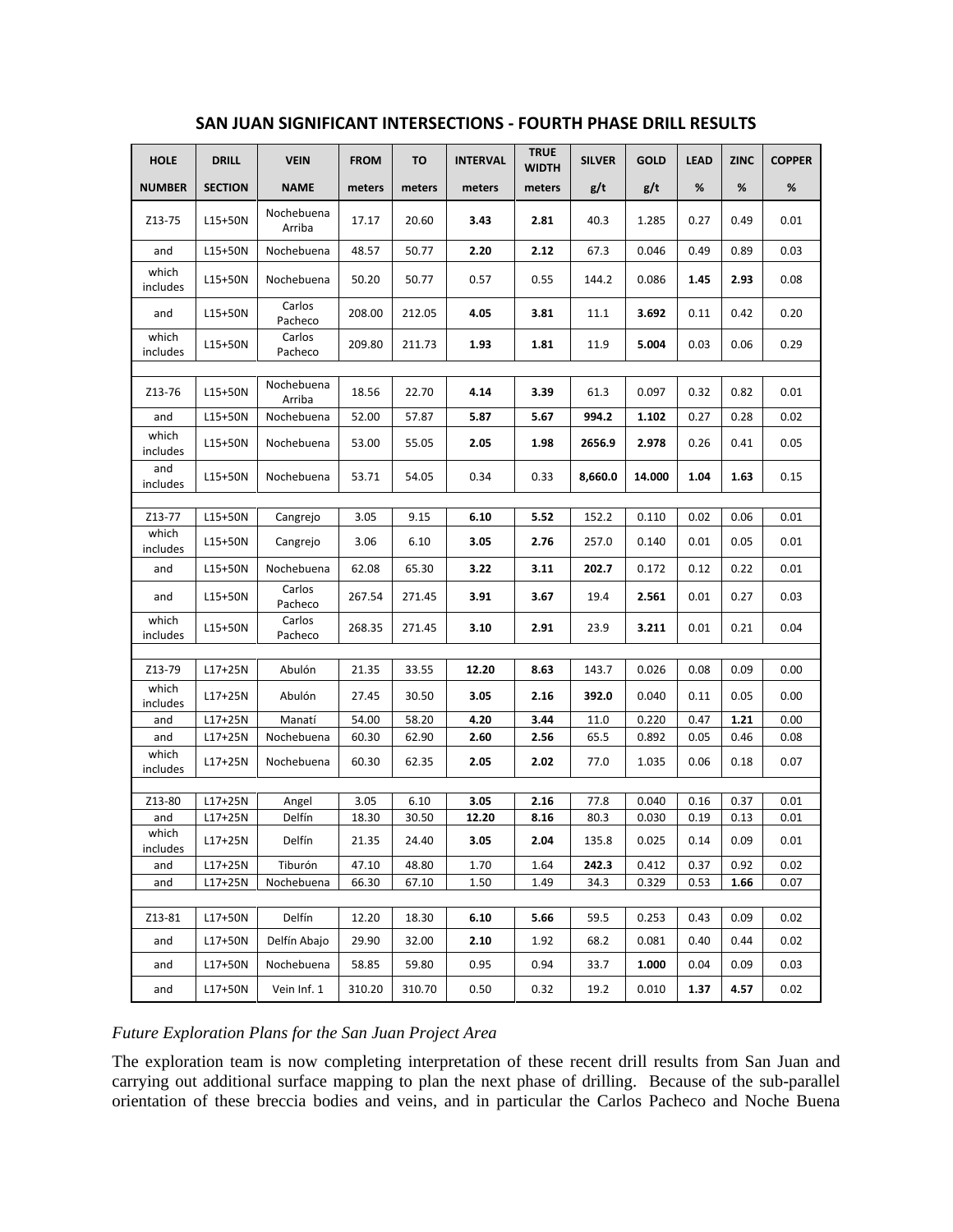structures, IMPACT is able to intersect most if not all of these structures in a given drill hole. The deeper Carlos Pacheco structure is generally drilled at 50 meter intervals, while the shallower structures (Noche Buena, Tiburón, Delfin Breccias, and the Abulón, Cangrejo, La Jaiba, and Langostino Veins, plus a host of other smaller structures) are generally drilled at 25 meter intervals. The Carlos Pacheco Vein remains open to expansion at depth and to the south where the gold grades remain good, and there is an increase in the gold to silver ratio (see the Carlos Pacheco drill hole long section on the Company website at [www.IMPACTSilver.com\)](http://www.impactsilver.com/).

#### **The Significance of the Carlos Pacheco as IMPACT's First Gold and Copper Mine**

Historically the Royal Mines of Zacualpan has been known as a silver district, but in 2007 IMPACT exploration personnel became aware of the gold and copper potential (*IMPACT news release dated January 18, 2007*). Exploration work on this new target type was steady and progressive leading to the recent opening of IMPACT's first gold and copper mine on the Carlos Pacheco South Zone. Beginning in 2013 the larger San Juan Zone was drilled and is now in mine development with first production expected later this year. Stockpiling of gold and copper mineralization from Carlos Pacheco South began in January 2014 and will be processed through the Capire mill which is undergoing renovations to accommodate the gold and copper feed. Once renovations are complete, IMPACT will operate two mills, with the Capire Production Centre producing gold-copper concentrates, while the Guadalupe Production Centre will continue to produce silver-lead and zinc concentrates. Corporately, this multi-metal production mix should enhance IMPACT's ability to weather downturns in individual metal markets in a more effective manner.

#### **Other Gold Targets within the Royal Mines of Zacualpan District**

Regional metal zoning studies have contributed greatly in identifying the most likely areas for gold and copper mineralization within the district and, with the recent recognition of structural settings likely to host gold and copper mineralization, specific targets can now be identified. With the confidence gained after discovering IMPACT's first gold-copper mine at San Juan, the exploration team is now focused on identifying similar targets elsewhere in the district. To date only 11% of the 6.7 kilometer known strike length of the Carlos Pacheco Vein has been drill tested. Other parallel gold bearing structures occur nearby and to the south where at lower elevations surface sampling has indicated gold grades of 1 to 20 grams from both the Carlos Pacheco and Noche Buena Veins. It is also in this direction that the goldsilver ratios are the highest for the entire district.

Other district gold targets include the Alacran Mines, located 2.3 kilometers south of IMPACT's Guadalupe Production Centre. Historical data is now being compiled into IMPACT's GIS (Geographic Information System) database. Over ten kilometers of relatively shallow underground workings are known with historic detailed geological maps and over 3,000 rock sample results, many with elevated gold grades. The Alacran Veins appear to be a series of dilatational jog structures, similar to the Carlos Pacheco Vein.

Brian Hall, M.Sc., P.Geo., Nigel Hulme, P.Geo., and Wojtek Jakubowski, P.Geo., Qualified Persons under the meaning of Canadian National Instrument 43-101, are responsible for the technical content of this news release.

IMPACT Silver Corp. operates two processing plants within its 100% owned 623-square-kilometer land package in south-central Mexico: the Guadalupe Production Centre and the Capire Production Centre. At Guadalupe, three underground silver mines feed the central 500 tonnes per day processing plant located within the historic Royal Mines of Zacualpan Silver District. At Capire, the processing plant is being readied to process gold and copper mineralization from the Carlos Pacheco/San Juan Project. Additional information, including a drill hole location map and drill section for the San Juan Project, can be found on the Company website at [www.IMPACTSilver.com.](http://www.impactsilver.com/)